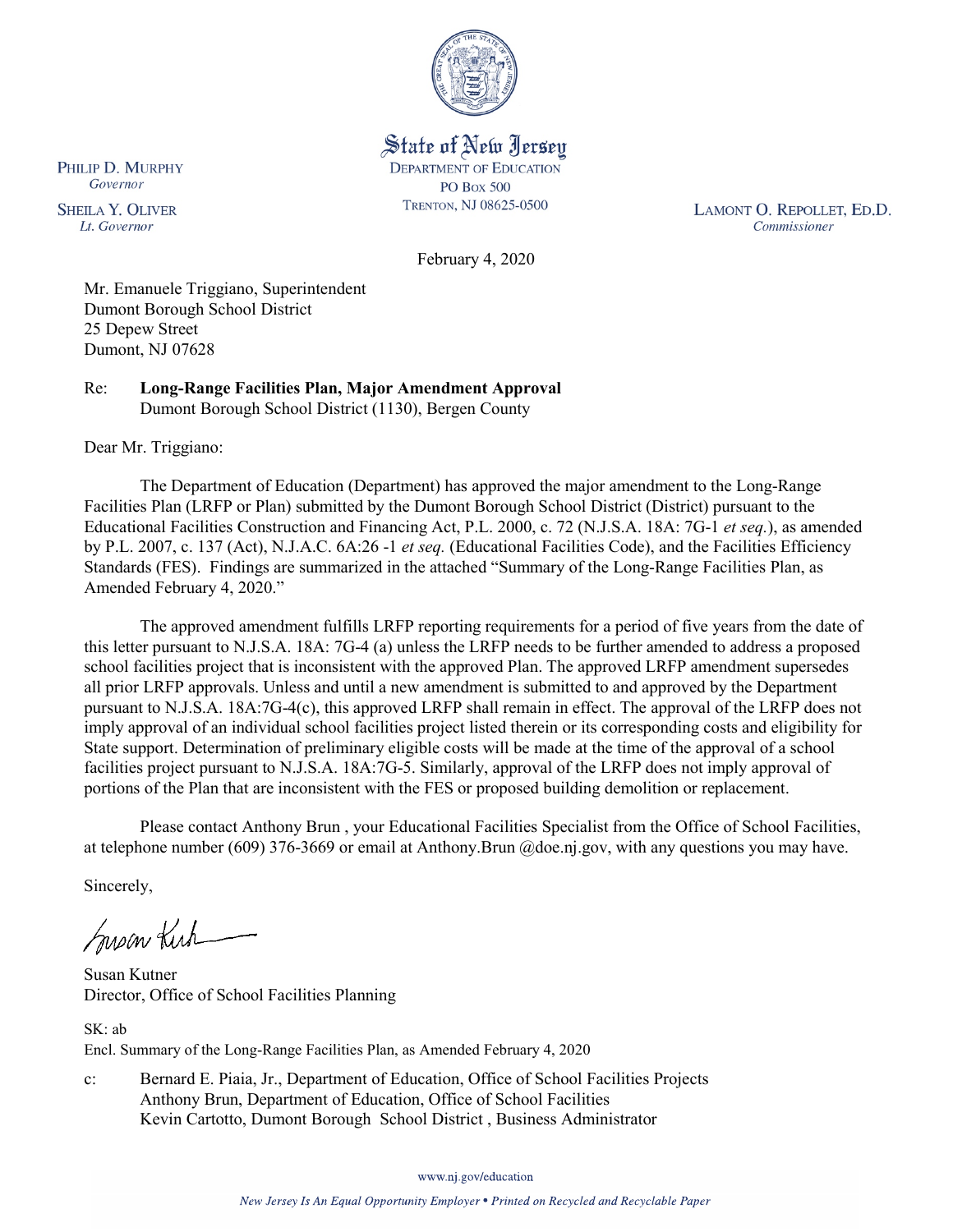# **Dumont Borough School District (1130) Summary of the Long-Range Facilities Plan, as Amended February 4, 2020**

The Department of Education (Department) has completed its review of the major amendment to the Long-Range Facilities Plan (LRFP or Plan) submitted by the Dumont Borough School District (District) pursuant to the Educational Facilities Construction and Financing Act, P.L. 2000, c. 72 (N.J.S.A. 18A: 7G-1 *et seq.*), as amended by P.L. 2007, c. 137 (Act), N.J.A.C. 6A:26-1 et seq. (Educational Facilities Code), and the Facilities Efficiency Standards (FES).

The following provides a summary of the District's approved amended LRFP. The summary is based on the standards set forth in the Act, the Educational Facilities Code, the FES, District-reported information in the Department's LRFP reporting system, and supporting documentation. The referenced reports in *italic* text are standard reports available on the Department's LRFP website.

### **1. Inventory Overview**

The District is classified as a Regular Operating District (ROD) for funding purposes. It provides services for students in grades PK-12.

The District identified existing and proposed schools, sites, buildings, rooms, and site amenities in its LRFP. Table 1 lists the number of existing and proposed district schools, sites, and buildings. Detailed information can be found in the *School Asset Inventory Report* and the *Site Asset Inventory Report.*

**As directed by the Department, school facilities projects that have received initial approval by the Department and have been approved by the voters, if applicable, are represented as "existing" in the LRFP.** Approved projects that include new construction and/or the reconfiguration/reassignment of existing program space are as follows: n/a.

|  | Table 1: Number of Schools, School Buildings, and Sites |
|--|---------------------------------------------------------|
|--|---------------------------------------------------------|

|                                              | <b>Existing</b> | <b>Proposed</b> |
|----------------------------------------------|-----------------|-----------------|
| Number of Schools (assigned DOE school code) |                 |                 |
| Number of School Buildings <sup>1</sup>      |                 |                 |
| Number of Non-School Buildings <sup>2</sup>  |                 |                 |
| Number of Vacant Buildings                   |                 |                 |
| Number of Sites                              |                 |                 |

*1 Includes district-owned buildings and long-term leases serving students in district-operated programs 2 Includes occupied district-owned buildings not associated with a school, such as administrative or utility buildings*

Based on the existing facilities inventory submitted by the District:

- Schools using leased buildings (short or long-term):  $n/a$
- Schools using temporary classroom units (TCUs), excluding TCUs supporting construction: n/a
- Vacant/unassigned school buildings:  $n/a$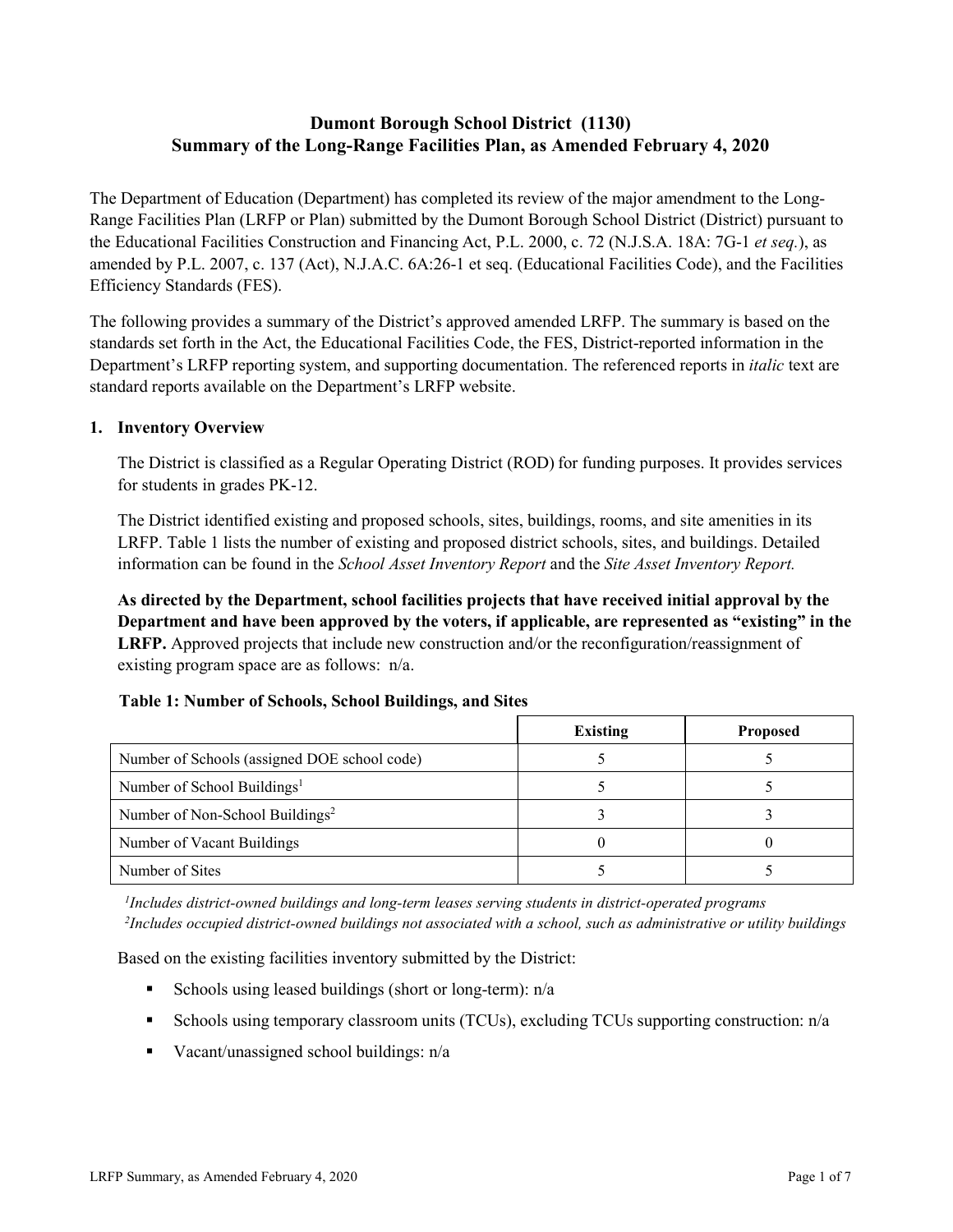**FINDINGS** The Department has determined that the proposed inventory is adequate for approval of the District's LRFP amendment. However, the LRFP determination does not imply approval of an individual school facilities project listed within the LRFP; the District must submit individual project applications for project approval.

# **2. District Enrollments**

The District determined the number of students, or "proposed enrollments," to be accommodated for LRFP planning purposes on a district-wide basis and in each school.

The Department minimally requires the submission of a standard cohort-survival projection using historic enrollment data from the Application for School State Aid (ASSA) or NJ Smart. The cohort-survival method projection method forecasts future students based upon the survival of the existing student population as it moves from grade to grade. A survival ratio of less than 1.00 indicates a loss of students, while a survival ratio of more than 1.00 indicates the class size is increasing. For example, if a survival ratio tracking first to second grade is computed to be 1.05, the grade size is increasing by 5% from one year to the next. The cohort-survival projection methodology works well for communities with stable demographic conditions. Atypical events impacting housing or enrollments, such as an economic downturn that halts new housing construction or the opening of a charter or private school, typically makes a cohort-survival projection less reliable.

### **Proposed enrollments are based on a standard cohort-survival enrollment projection.**

Adequate supporting documentation was submitted to the Department to justify the proposed enrollments. Table 2 provides a comparison of existing and projected enrollments. All totals include special education students.

|                              | <b>Existing Enrollments</b><br>2018-2019 School Year | <b>District Proposed Enrollments</b><br>2023-2024 School Year |
|------------------------------|------------------------------------------------------|---------------------------------------------------------------|
| <b>Grades</b>                |                                                      |                                                               |
| PK (excl. private providers) | 48                                                   | 48                                                            |
| Grades K-5                   | 1.040                                                | 1,028                                                         |
| Grades 6-8                   | 579                                                  | 507                                                           |
| Grades 9-12                  | 806                                                  | 742                                                           |
| <b>Totals</b>                | 2,473                                                | 2,325                                                         |

#### **Table 2: Enrollments**

**FINDINGS** The Department has determined the District's proposed enrollments to be acceptable for approval of the District's LRFP amendment. The Department will require a current enrollment projection at the time an application for a school facilities project is submitted incorporating the District's most recent enrollments in order to verify that the LRFP's planned capacity is appropriate for the updated enrollments.

# **3. District Practices Capacity**

Based on information provided in the room inventories, *District Practices Capacity* was calculated for each school building to determine whether adequate capacity is proposed for the projected enrollments based on district scheduling and class size practices. The capacity totals assume instructional buildings can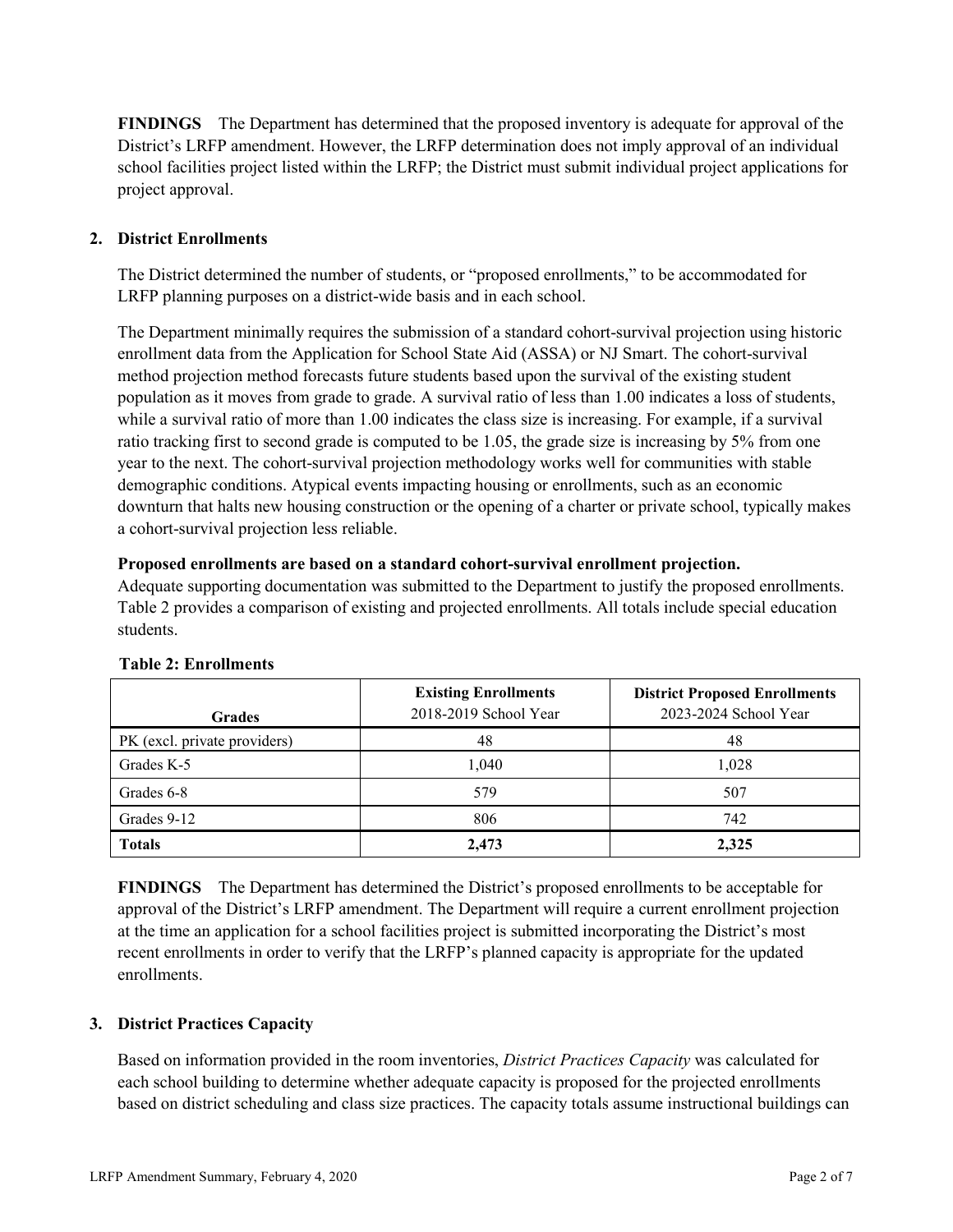be fully utilized regardless of school sending areas, transportation, and other operational issues. The calculations only consider district-owned buildings and long-term leases; short term leases and temporary buildings are excluded. A capacity utilization factor of 90% for classrooms serving grades K-8 and 85% for classrooms serving grades 9-12 is applied in accordance with the FES. No capacity utilization factor is applied to preschool classrooms.

In certain cases, districts may achieve adequate District Practices Capacity to accommodate enrollments but provide inadequate square feet per student in accordance with the FES, resulting in educational adequacy issues and "Unhoused Students." Unhoused students are considered in the "Functional Capacity" calculations used to determine potential State support for school facilities projects and are analyzed in Section 4.

Table 3 provides a summary of proposed enrollments and existing and proposed District-wide capacities. Detailed information can be found in the LRFP website reports titled *FES and District Practices Capacity Report, Existing Rooms Inventory Report, and Proposed Rooms Inventory Report.*

| <b>Grades</b>     | <b>Proposed</b><br><b>Enrollments</b> | <b>Existing</b><br><b>District</b><br><b>Practices</b><br>Capacity | <b>Existing</b><br>Deviation* | <b>Proposed</b><br><b>District</b><br><b>Practices</b><br>Capacity | <b>Proposed</b><br>Deviation* |
|-------------------|---------------------------------------|--------------------------------------------------------------------|-------------------------------|--------------------------------------------------------------------|-------------------------------|
| Elementary (PK-5) | 1,076                                 | 1,015.07                                                           | $-60.93$                      | 1,087.73                                                           | 6.73                          |
| Middle $(6-8)$    | 507                                   | 607.03                                                             | 100.03                        | 539.37                                                             | 32.37                         |
| High $(9-12)$     | 742                                   | 765.00                                                             | 23.00                         | 765.00                                                             | 23.00                         |
| <b>Totals</b>     | 2,325                                 | 2,387.10                                                           | 62.10                         | 2,387.10                                                           | 62.10                         |

**Table 3: District Practices Capacity Analysis**

*\* Positive numbers signify surplus capacity; negative numbers signify inadequate capacity. Negative values for District Practices capacity are acceptable for approval if proposed enrollments do not exceed 100% capacity utilization.*

Considerations:

- **Based on the proposed enrollments and existing room inventories, the District is projected to have** inadequate capacity for the following grade groups, assuming all school buildings can be fully utilized: n/a
- Adequate justification has been provided by the District if the proposed capacity for a school significantly deviates from the proposed enrollments. Generally, surplus capacity is acceptable for LRFP approval if additional capacity is not proposed through new construction.

**FINDINGS**The Department has determined that proposed District capacity, in accordance with the proposed enrollments, is adequate for approval of the District's LRFP amendment. The Department will require a current enrollment projection at the time an application for a school facilities project is submitted, incorporating the District's most recent Fall Enrollment Report, in order to verify that the LRFP's planned capacity meets the District's updated enrollments.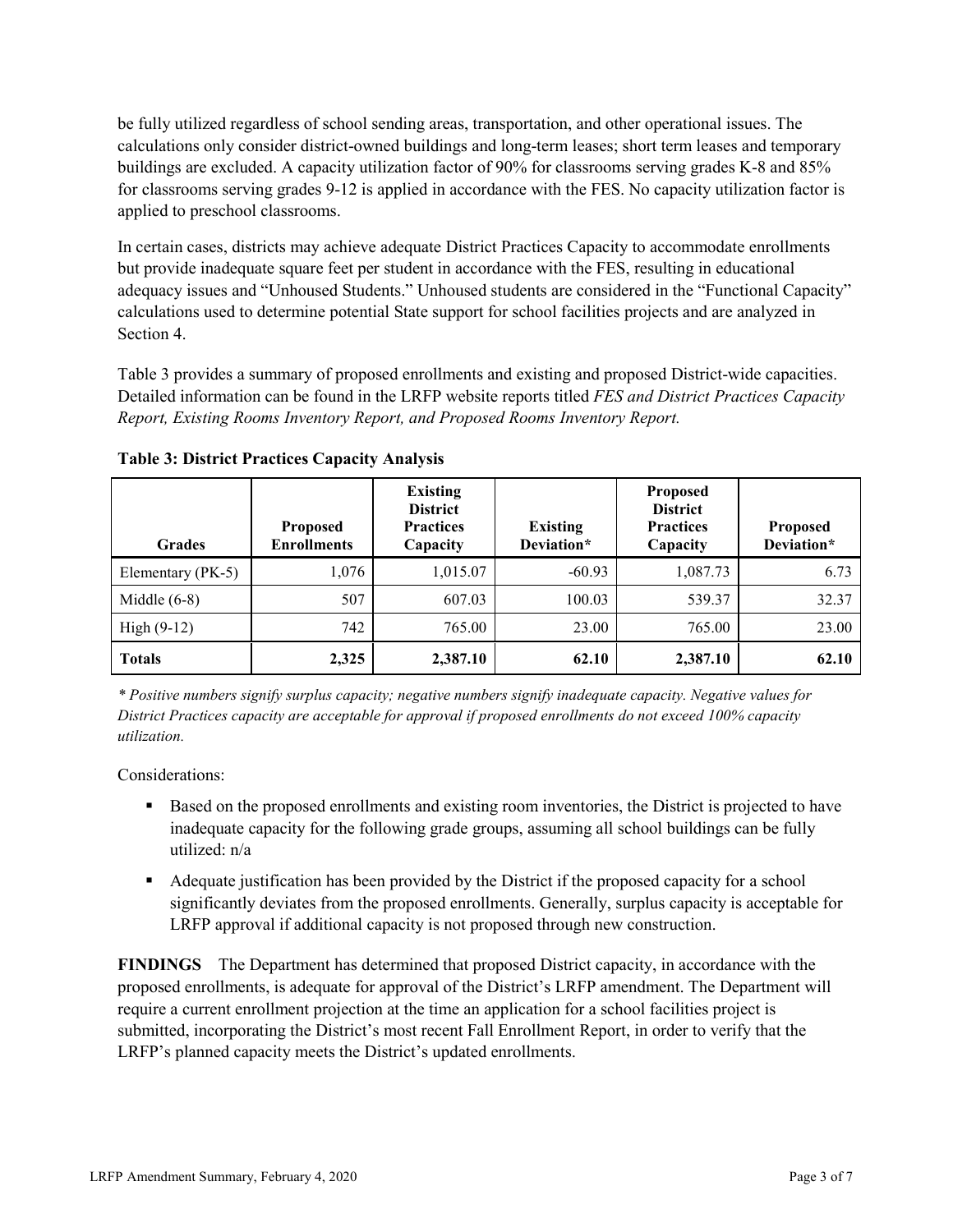### **4. New Construction Funding Eligibility**

*Functional Capacity* was calculated and compared to the proposed enrollments to provide a **preliminary estimate** of Unhoused Students and new construction funding eligibility. **Final determinations will be made at the time of project application approvals.**

*Functional Capacity* is the adjusted gross square footage of a school building *(total gross square feet minus excluded space)* divided by the minimum area allowance per full-time equivalent student for the grade level contained therein. *Unhoused Students* is the number of students projected to be enrolled in the District that exceeds the Functional Capacity of the District's schools pursuant to N.J.A.C. 6A:26-2.2(c). *Excluded Square Feet* includes (1) square footage exceeding the FES for any pre-kindergarten, kindergarten, general education, or self-contained special education classroom; (2) grossing factor square footage *(corridors, stairs, mechanical rooms, etc.)* that exceeds the FES allowance, and (3) square feet proposed to be demolished or discontinued from use. Excluded square feet may be revised during the review process for individual school facilities projects.

Table 4 provides a preliminary assessment of the Functional Capacity, Unhoused Students, and Estimated Maximum Approved Area for Unhoused Students for each FES grade group. The calculations exclude temporary facilities and short-term leased buildings. School buildings proposed for whole or partial demolition or reassignment to a non-school use are excluded from the calculations pending project application review. If a building is proposed to be reassigned to a different school, the square footage is applied to the proposed grades after reassignment. Buildings that are not assigned to a school are excluded from the calculations. In addition, only preschool students eligible for state funding (former ECPA students) are included. Detailed information concerning the calculations can be found in the *Functional Capacity and Unhoused Students Report* and the *Excluded Square Footage Report.*

|                                                | <b>PK/K-5</b> | $6 - 8$   | $9 - 12$ | <b>Total</b> |
|------------------------------------------------|---------------|-----------|----------|--------------|
| PK Eligible Students/K-12 Proposed Enrollments | 1,076         | 507       | 742      |              |
| FES Area Allowance (SF/student)                | 125.00        | 134.00    | 151.00   |              |
| <b>Prior to Completion of Proposed Work:</b>   |               |           |          |              |
| <b>Existing Gross Square Feet</b>              | 144,910       | 55,627    | 136,462  | 337,179      |
| Adjusted Gross Square Feet                     | 137,683       | 54,624    | 134,039  | 326,346      |
| <b>Adjusted Functional Capacity</b>            | 1,085.37      | 422.65    | 887.67   |              |
| <b>Unhoused Students</b>                       | 0.00          | 84.35     | 0.00     |              |
| Est. Max. Area for Unhoused Students           | 0.00          | 11,302.95 | 0.00     |              |
| <b>After Completion of Proposed Work:</b>      |               |           |          |              |
| Gross Square Feet                              | 144,910       | 55,627    | 136,642  | 337,179      |
| New Gross Square Feet                          | $\Omega$      | $\theta$  | $\theta$ | $\theta$     |
| Adjusted Gross Square Feet                     | 137,683       | 54,624    | 134,039  | 326,536      |
| Functional Capacity                            | 1,085.37      | 422.65    | 887.67   |              |
| Unhoused Students after Construction           | 0.00          | 84.35     | 0.00     |              |
| Est. Max. Area Remaining                       | 0.00          | 11,302.95 | 0.00     |              |

| Table 4: Estimated Maximum Approved Area for Unhoused Students |  |  |  |
|----------------------------------------------------------------|--|--|--|
|----------------------------------------------------------------|--|--|--|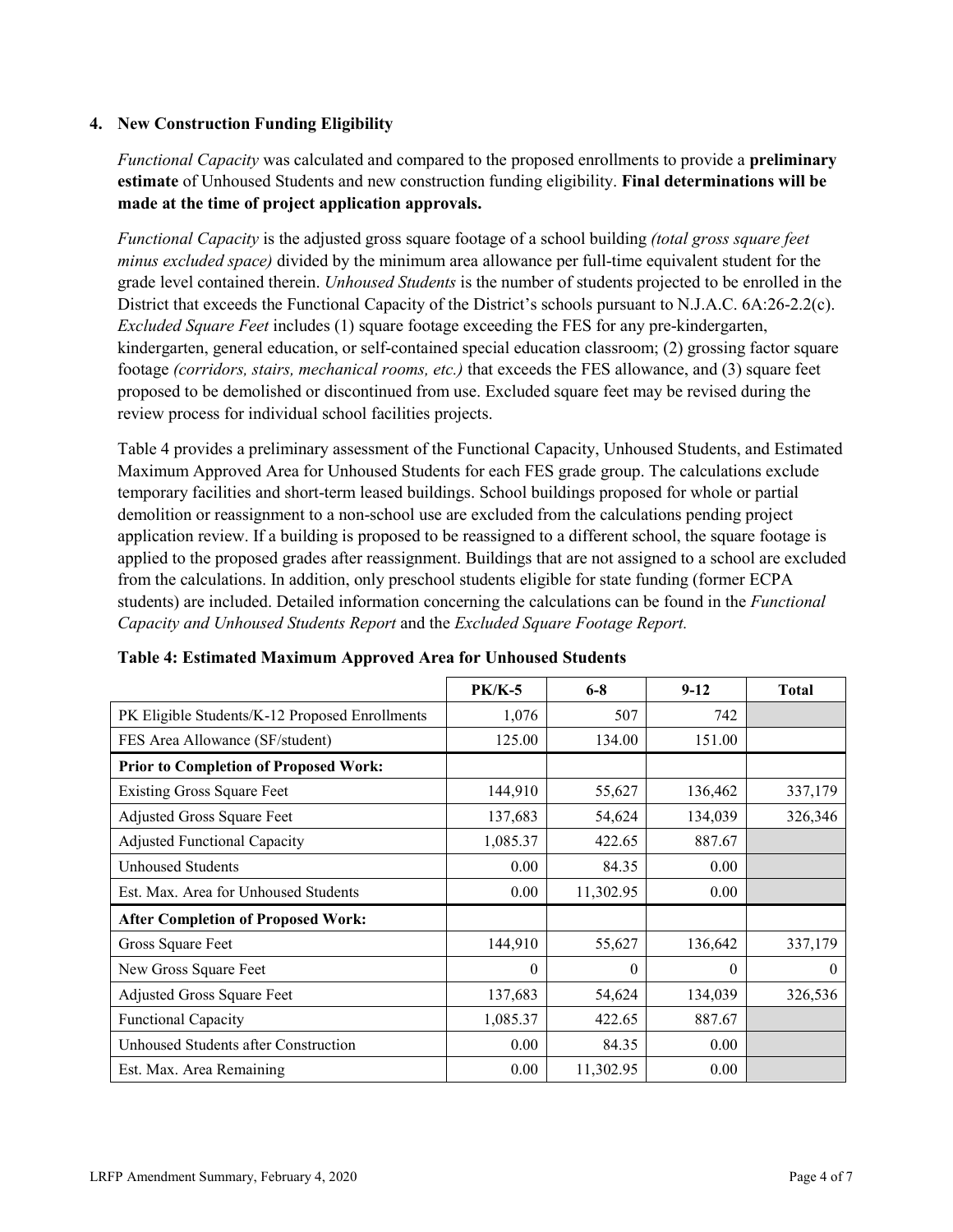Facilities used for non-instructional or non-educational purposes are ineligible for State support under the Act. However, projects for such facilities shall be reviewed by the Department to determine whether they are consistent with the District's LRFP and whether the facility, if it is to house students (full or part time) conforms to educational adequacy requirements. These projects shall conform to all applicable statutes and regulations.

Estimated costs represented in the LRFP by the District are for capital planning purposes only. The estimates are not intended to represent preliminary eligible costs or final eligible costs of approved school facilities projects.

Considerations:

- The District does not have approved projects pending completion, as noted in Section 1, that impact the Functional Capacity calculations.
- The Functional Capacity calculations *exclude* square feet proposed for demolition or discontinuation for the following FES grade groups and school buildings pending a feasibility study and project review: n/a.
- Based on the preliminary assessment, the District has Unhoused Students prior to the completion of proposed work for the following FES grade groups: 6-8.
- New construction is proposed for the following FES grade groups:  $n/a$ .
- **Proposed new construction exceeds the estimated maximum area allowance for Unhoused** Students prior to the completion of the proposed work for the following grade groups:  $n/a$ .
- The District, based on the preliminary LRFP assessment, will have Unhoused Students after completion of the proposed LRFP work. If the District is projected to have Unhoused Students, adequate justification has been provided to confirm educational adequacy in accordance with Section 6 of this determination.

**FINDINGS** Functional Capacity and Unhoused Students calculated in the LRFP are preliminary estimates. Preliminary Eligible Costs (PEC) and Final Eligible Costs (FEC) will be included in the review process for specific school facilities projects. A feasibility study undertaken by the District is required if building demolition or replacement is proposed per N.J.A.C. 6A:26-2.3(b)(10).

# **5. Proposed Work**

The District assessed program space, capacity, and physical plant deficiencies to determine corrective actions. Capital maintenance, or *"system actions,"* address physical plant deficiencies due to operational, building code, and /or life cycle issues. Inventory changes, or *"inventory actions,*" add, alter, or eliminate sites, site amenities, buildings, and/or rooms.

The Act (N.J.S.A. 18A:7G-7b) provides that all school facilities shall be deemed suitable for rehabilitation unless a pre-construction evaluation undertaken by the District demonstrates to the satisfaction of the Commissioner that the structure might pose a risk to the safety of the occupants even after rehabilitation or that rehabilitation is not cost-effective. Pursuant to N.J.A.C. 6A:26-2.3(b)(10), the Commissioner may identify school facilities for which new construction is proposed in lieu of rehabilitation for which it appears from the information presented that new construction is justified, provided, however, that for such school facilities so identified, the District must submit a feasibility study as part of the application for the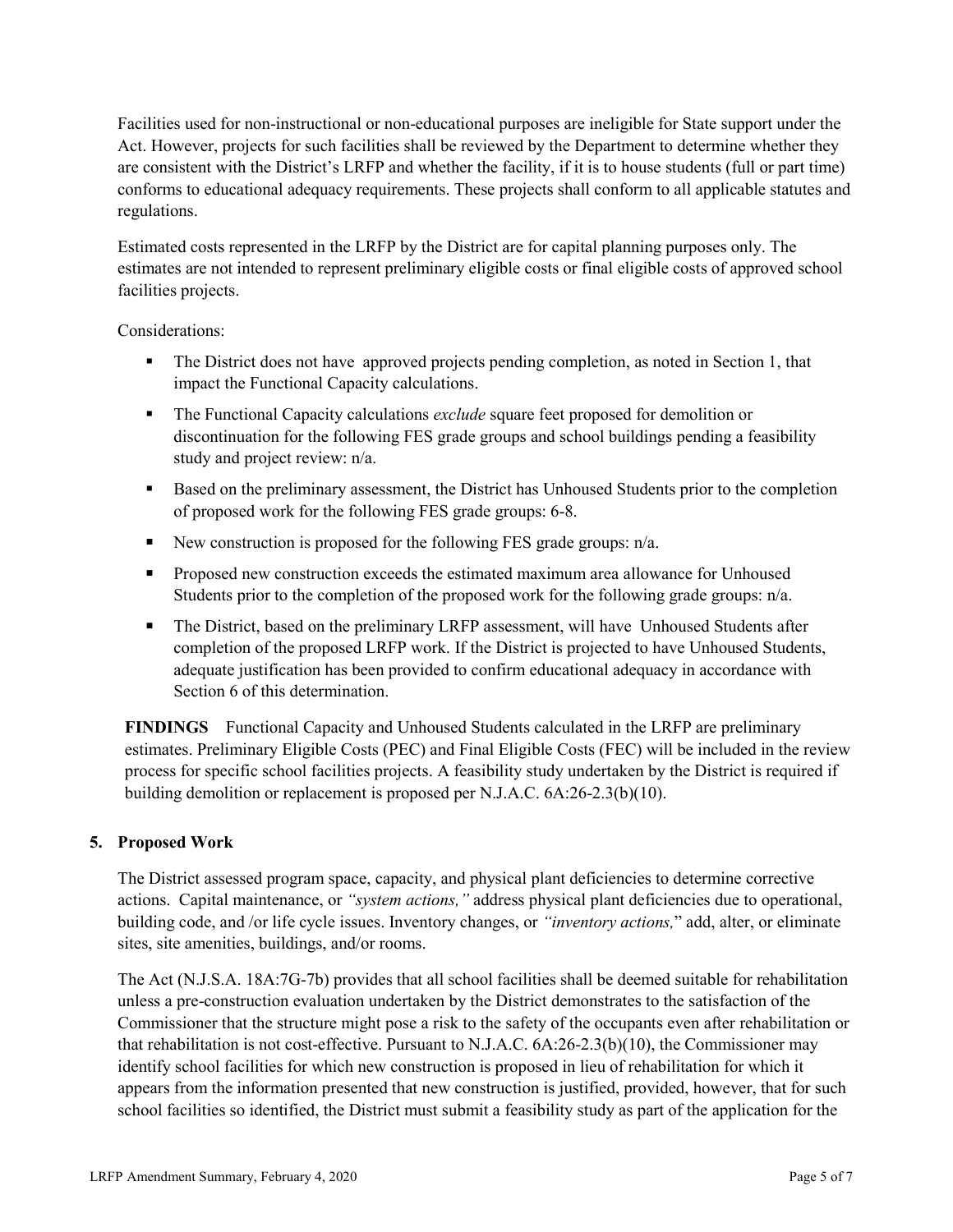specific school facilities project. The cost of each proposed building replacement is compared to the cost of additions or rehabilitation required to eliminate health and safety deficiencies and to achieve the District's programmatic model.

Table 5 lists the scope of work proposed for each school based on the building(s) serving their student population. Proposed inventory changes are described in the LRFP website reports titled *"School Asset Inventory Report and "Proposed Room Inventory Report."* Information concerning proposed systems work, or capital maintenance can be found in a supporting document submitted by the District.

With the completion of the proposed work, the following schools are proposed to be eliminated: n/a; the following schools are proposed to be added: n/a.

| <b>Proposed Scope of Work</b>                                                                  | <b>Applicable Schools</b>      |
|------------------------------------------------------------------------------------------------|--------------------------------|
| Renovation only (no new construction)                                                          |                                |
| System actions only (no inventory actions)                                                     | Dumont High School (040)       |
|                                                                                                | Grant School (050)             |
|                                                                                                | Lovell J. Honiss School (060)  |
|                                                                                                | Lincoln School (070)           |
|                                                                                                | Charles A. Selzer School (080) |
| Existing inventory actions only (no systems actions)                                           | n/a                            |
| Systems and inventory changes                                                                  | n/a                            |
| <b>New construction</b>                                                                        |                                |
| Building addition only (no systems or existing inventory actions)                              | n/a                            |
| Renovation and building addition (system, existing inventory,<br>and new construction actions) | n/a                            |
| New building on existing site                                                                  | n/a                            |
| New building on new or expanded site                                                           | n/a                            |
| Site and building disposal (in addition to above scopes)                                       |                                |
| Partial building demolition                                                                    | n/a                            |
| Whole building demolition                                                                      | n/a                            |
| Site and building disposal or discontinuation of use                                           | n/a                            |

**Table 5. School Building Scope of Work**

**FINDINGS** The Department has determined that the proposed work is adequate for approval of the District's LRFP amendment. However, Department approval of proposed work in the LRFP does not imply the District may proceed with a school facilities project. The District must submit individual project applications with cost estimates for Department project approval. Both school facilities project approval and other capital project review require consistency with the District's approved LRFP.

#### **6. Proposed Room Inventories and the Facilities Efficiency Standards**

The District's proposed school buildings were evaluated to assess general educational adequacy in terms of compliance with the FES area allowance pursuant to N.J.A.C. 6A:26-2.2 and 2.3.

District schools proposed to provide less square feet per student than the FES after the completion of proposed work as indicated in Table 5 are as follows: Charles A. Selzer and Lovell J. Honiss Schools